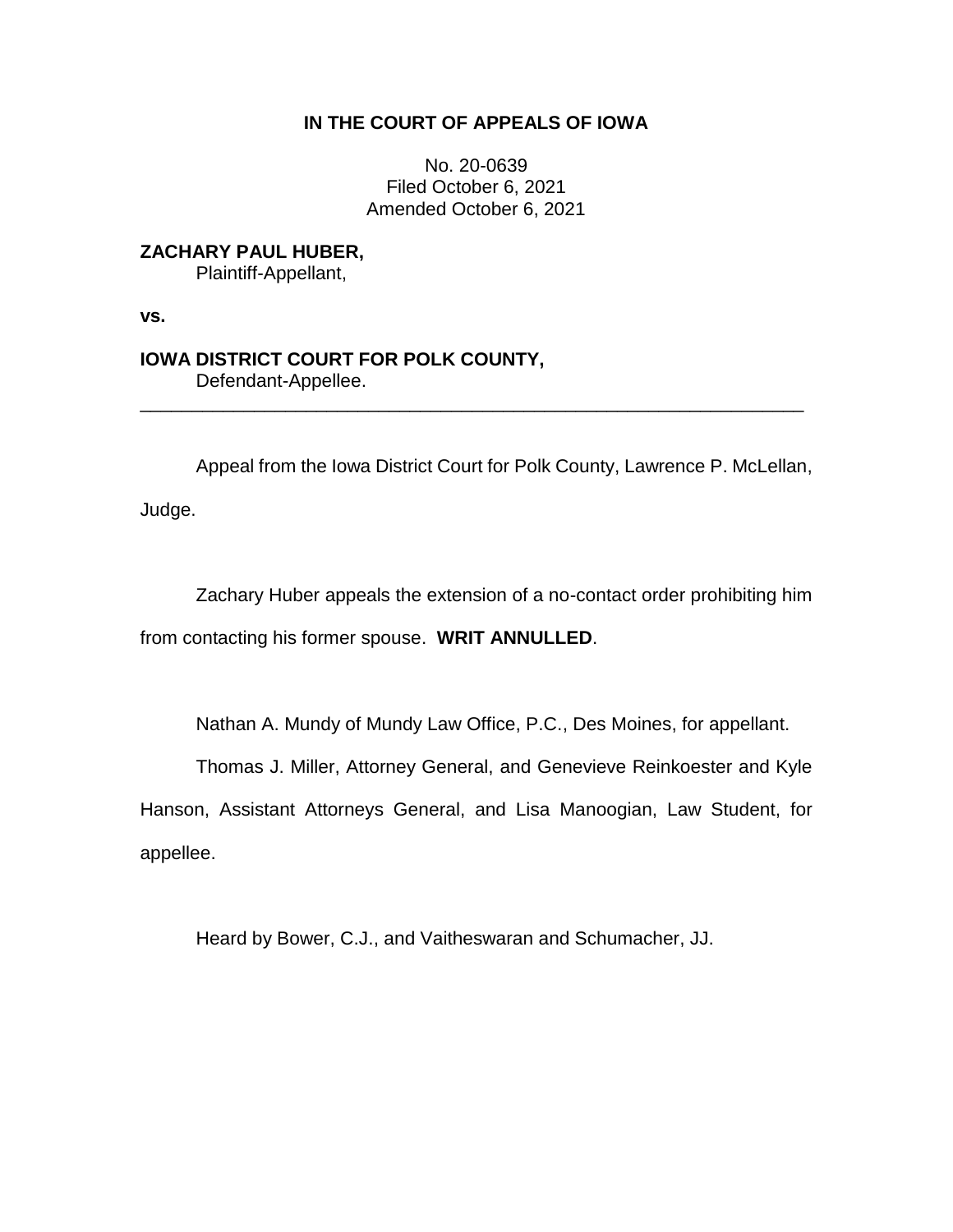### **SCHUMACHER, Judge.**

 $\overline{a}$ 

Zachary Huber appeals the extension of a no-contact order prohibiting him from contacting his former spouse. Huber contends the district court erred in finding he failed to meet his burden of proving he no longer posed a threat to his former spouse, the protected party. Huber also argues the court improperly considered his motives for resisting the extension, as well as considering the nature of the events leading to his conviction. We find the district court appropriately considered Huber's motives as they related to his credibility. The district court did not err in considering the events leading to Huber's conviction, nor did it err in finding he failed to meet his burden of proof. Accordingly, we determine the writ should be annulled.

## **I. Background Facts & Proceedings**

The facts of the case are not in dispute. Huber was convicted by a jury of domestic abuse assault, in violation of Iowa Code section 708.2A(2)(a) (2015), in 2015.<sup>1</sup> The trial court imposed a five-year no-contact order under Iowa Code section 664A. The no-contact order prohibited Huber from contacting his former spouse and prevented Huber from possessing firearms or ammunition. Huber and his former spouse had divorced before the conduct that led to his conviction. They have two children together. The no-contact order did not alter his visitation rights under the divorce decree. It is uncontroverted that Huber did not seek to exercise his visitation rights provided for in the decree. Additionally, Huber did not attempt

 $1$  Huber was acquitted on charges of sexual abuse in the third degree, domestic abuse assault causing bodily injury, and false imprisonment.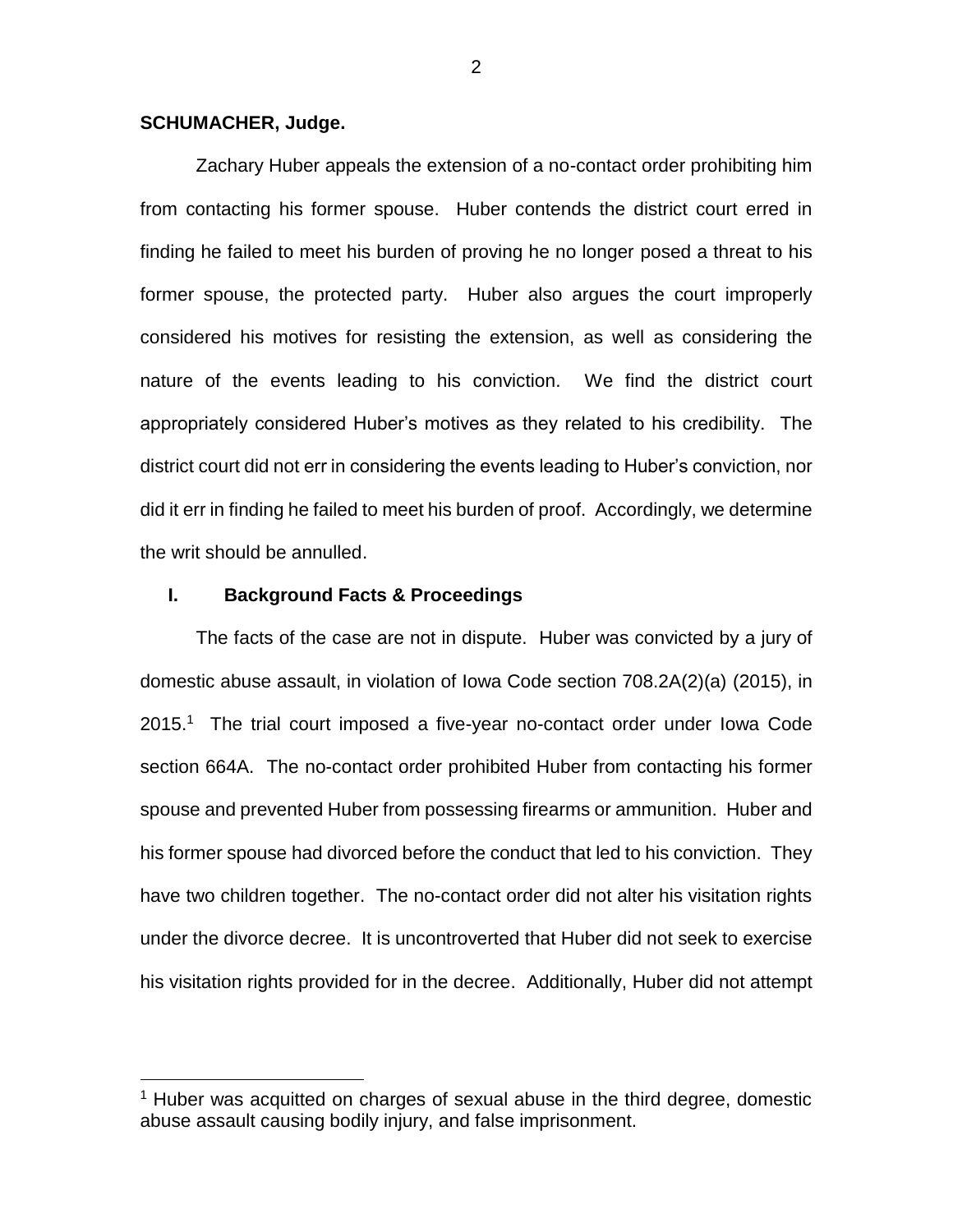contact with the protected party during the period the no-contact order was in effect. He did possess ammunition in violation of the order.

The State moved to extend the no-contact order for an additional five-year term pursuant to Iowa Code section 664A.8 prior to the expiration of the order. Huber resisted the motion. Following hearing, the district court found that Huber had not proven he was no longer a threat to the protected party. In particular, the court found that Huber's lack of credibility led to concerns he would seek to contact the protected party in the future. The court also noted the nature of the events leading to Huber's conviction and his violations of the order by possessing ammunition. The district court granted the extension of the no-contact order for a period of five years. Huber appeals.

#### **II. Jurisdiction**

The State contends Huber's appeal should be dismissed for lack of jurisdiction under Iowa Code section 814.6. Ordinarily, the State's position would be correct. Section 814.6 limits the right of appeal to "a final judgment of sentence." An extension of a no-contact order is collateral to the underlying criminal proceeding. *Vance v. Iowa Dist. Ct.*, 907 N.W.2d 473, 479-80 (Iowa 2018). Thus, Huber has no right of direct appeal. *Id.* However, our supreme court treated Huber's notice of appeal as a petition for writ of certiorari, and the supreme court granted the writ of certiorari. As a result, we may consider Huber's appeal. *See* Iowa R. App. P. 6.108; *Vance*, 907 N.W.2d at 481.

## **III. Standard of Review**

We review the district court's extension of the no-contact order for correction of errors at law. *State v. Petro*, No.16-1215, 2017 WL 1735894, at \*2 (Iowa Ct.

3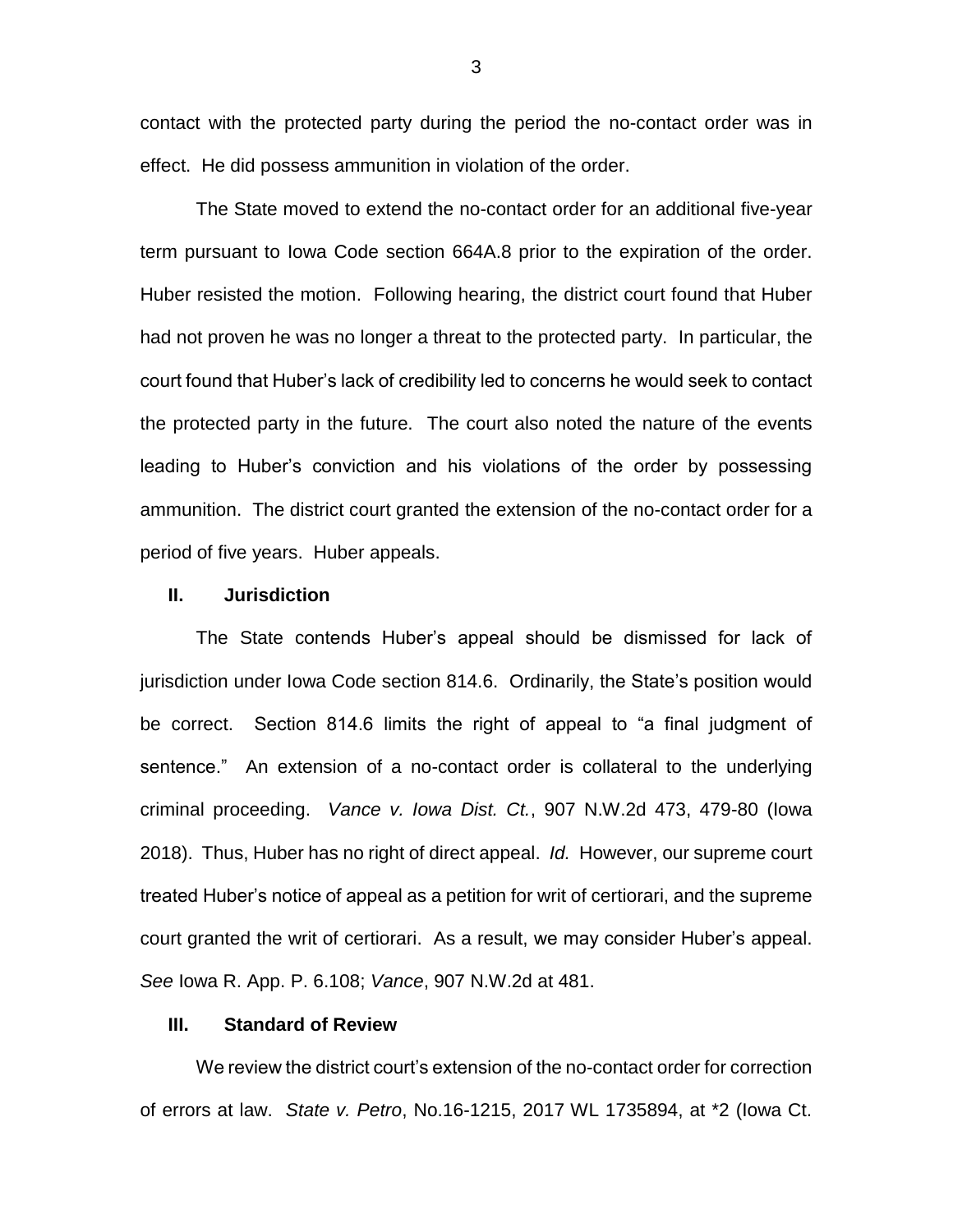App. May 3, 2017). The district court's factual findings are binding on us if those facts are supported by substantial evidence. *Id.* Substantial evidence exists "if reasonable minds could accept it as adequate to reach the same findings." *Id.*  (citation omitted). "Factual issues depending on witness veracity are best resolved by the district court, which has a better opportunity to evaluate credibility than we do." *Id.* (citing *Claus v. Whyle*, 526 N.W.2d 519, 524 (Iowa 1994)).

### **IV. Analysis**

Huber makes three arguments on appeal. First, he alleges the district court erred in considering his motives for ending the no-contact order. Second, he contends the court improperly considered the circumstances of his underlying conviction and charges for which he was acquitted. Finally, he argues he met his burden of proving he no longer poses a threat to the protected party.

#### **A. Huber's Motive for Ending No-Contact Order**

Huber contends the district court erred by considering his stated reasons for wanting the no-contact order ended. During the hearing on the extension request, Huber testified he wanted the order terminated because it prevented him from seeing his children. The court found this undermined Huber's credibility because the order did not alter his visitation rights under the dissolution decree. The court ultimately found that Huber's testimony about how he had moved on in his life was suspect based on his lack of credibility.

Huber points to our supreme court's ruling in *Vance* to suggest that a district court cannot consider the impact of a no-contact order on the defendant. That case noted that a district court "*need not* consider the defendant's needs or how he or she may be negatively affected by the extension of the no-contact order."

4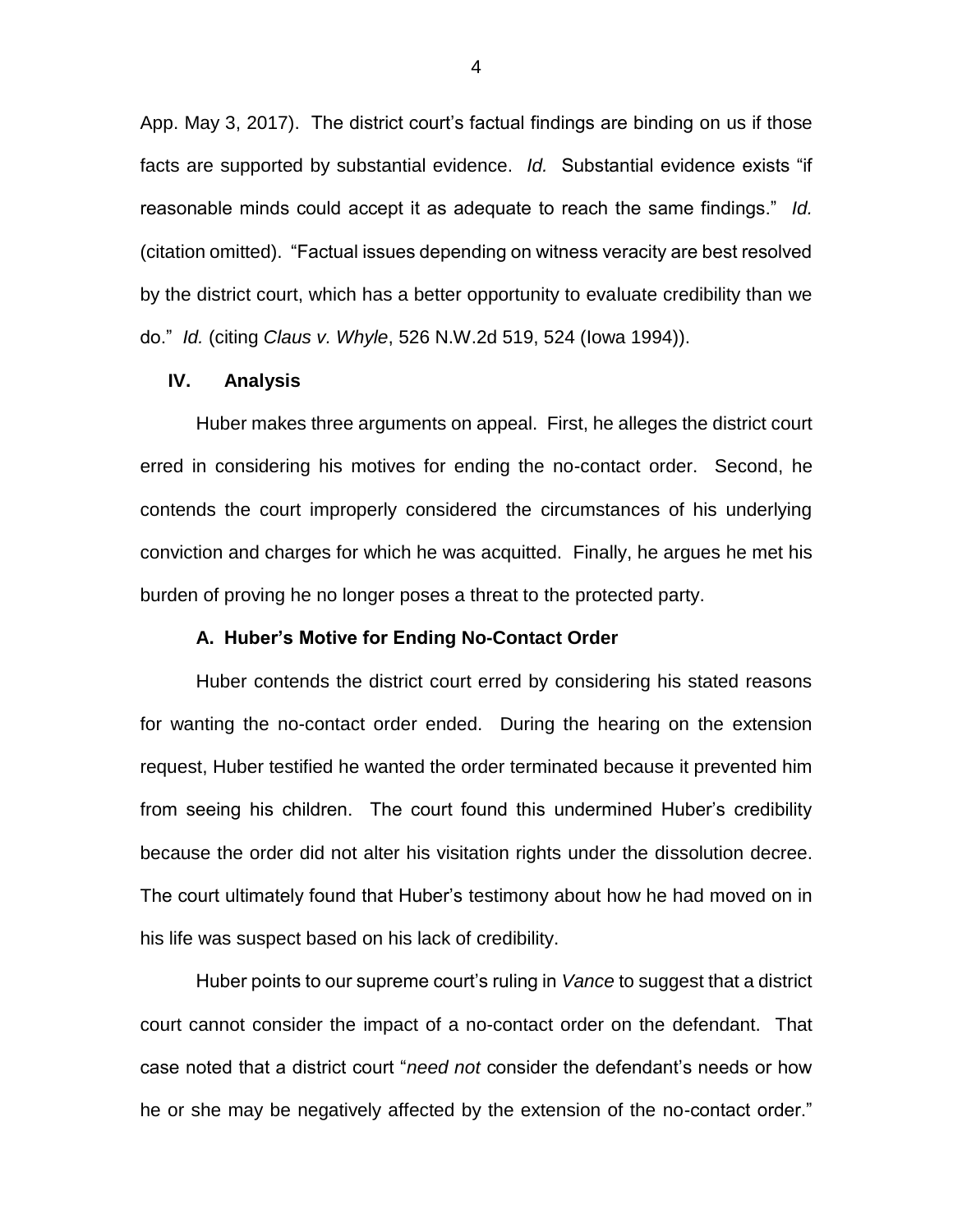*Vance*, 907 N.W.2d at 482 (emphasis added). "Need not" is permissive language, not mandatory. *Vance* merely holds that the court does not have to consider the impact on the defendant; it does not place a complete prohibition on such a consideration.

Additionally, the court properly examined Huber's motives to judge his credibility. Our cases have repeatedly held that district courts may consider credibility when extending a no-contact order. *See Clark v. Pauk*, No. 14-0575, 2014 WL 6682397, at \*4 (Iowa Ct. App. Nov. 26, 2014) ("The district court was entitled to credit [the protected party's] testimony over [the defendant's] testimony in deciding to extend the order."); *Doyle v. Doyle*, No. 13-0753, 2013 WL 6405474, at \*2 (Iowa Ct. App. Dec. 5, 2013) (approving of the district court's determination that the defendant lacked credibility). Here, the court determined that Huber lacked credibility based on the implausibility of his stated reasons for resisting the extension.<sup>2</sup> The court further found Huber's testimony that he did not violate the no contact order lacked credibility, given his possession of ammunition. Based on that lack of credibility, the court questioned his intentions and his potential conduct

 $\overline{a}$ 

 $2$  The court explained its reasoning by noting, "The court finds this testimony [regarding how Huber wanted nothing to do with the protected party in the future] suspect given . . . his stated reason for resisting the extension based upon a condition that did not exist; [that] the no contact order precluded him from visiting his children."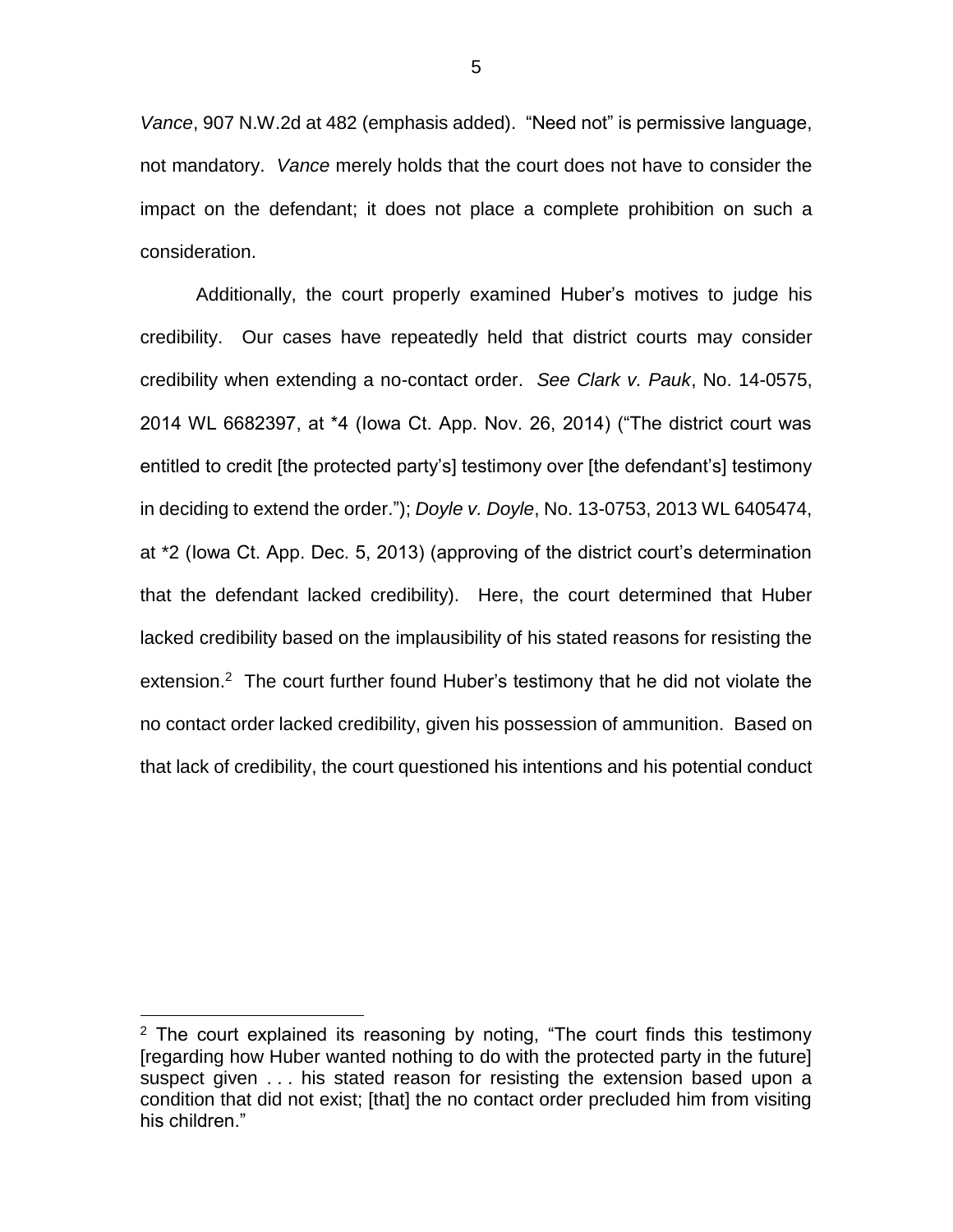if the order ended. We find no error in the district court considering Huber's motives for resisting the extension.

## **B. Consideration of Prior Events**

Huber finds error with the district court considering "the nature of the events leading to his criminal conviction." In particular, he contends the court used allegations of juror misconduct in his domestic abuse trial and the charges for which he was acquitted. To begin, we note that Huber offered no legal authority to support his contentions. As a result, we could consider the matter waived. *See*  lowa R. App. P.  $6.903(2)(g)(3)$  ("Failure to cite authority in support of an issue may be deemed waiver of that issue."). Because the matter may be resolved on the record, we consider it.

Huber's argument the court improperly penalized him for juror misconduct that occurred during his trial and the charges he was found not guilty of has little merit. The record belies this argument. The district court explicitly and repeatedly clarified during the hearing that it would not consider the charges that the defendant was found not quilty of. $3$  Likewise, the court made it clear it would not consider the issue of jury misconduct.<sup>4</sup> Moreover, the written order does not mention jury misconduct at all. The record does not establish that the court relied on improper factors.

We interpret the court's statement as a reference to the underlying act that resulted in Huber's conviction for domestic abuse assault. Such a reading fits

 $\overline{a}$ 

 $3$  For instance, the court stated, "I'm not going to consider the charges that he was found not guilty of in terms of my consideration." Similarly, the court explained, "The verdict is what the verdict is . . . I'm calling that ancient history."

<sup>4</sup> "The issue of the jury misconduct has no bearing or meaning."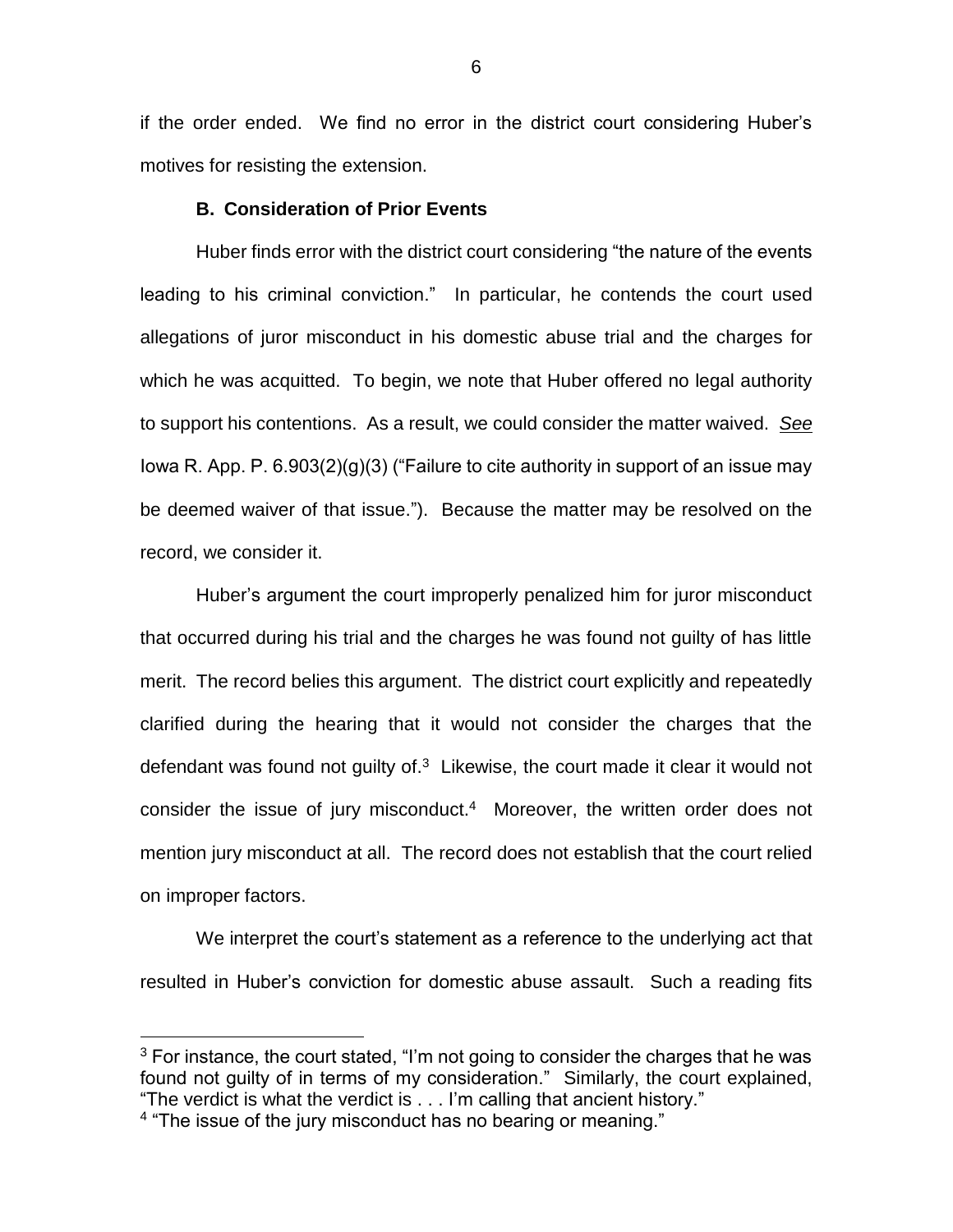more closely with the court's words—the events leading to the *conviction.* Importantly, courts may use a defendant's history of abuse and the original act of domestic violence that caused a no-contact order to be put in place. *See Petro*, 2017 WL 1735894, at \*3; *Wendt v. Mead*, No. 16-0928, 2017 WL 510972, at \*2 (Iowa Ct. App. Feb. 8, 2017); *Sims v. Rush*, No. 10-0237, 2010 WL 3503943, at \*3 (Iowa Ct. App. Sept. 9, 2010). The court did not err in considering the nature of the events leading to Huber's conviction.

#### **C. Huber's Burden**

Huber broadly asserts, "The relevant statutory question of fact is whether Huber remains a threat." While true, it is merely a recitation of the rule found in Iowa Code section 664A.8. We interpret this to be a claim that Huber met his burden of proving he no longer poses a threat the protected party. Section 664A.8 requires the defendant to prove by a preponderance of the evidence that they no longer pose a threat to the protected party. *Vance*, 907 N.W.2d at 482. While district courts have broad discretion to consider relevant factors in making its determination, "the statute prioritizes the safety of the victims." *Id.* 

As noted above, courts may consider the credibility of the parties. *Pauk*, 2014 WL 6682397, at \*4. Similarly, courts may consider prior abuse and the underlying act that led to the imposition of the original no-contact order. *Petro*, 2017 WL 1735894, at \*3. The protected party need not claim or prove that the defendant has violated an existing order. *Id.* Additionally, courts have extended orders simply on evidence by the protected party that they feared for their safety and the defendant acknowledged that fear was sincere. *Mead*, 2017 WL 510972, at \*2. *But cf. Pauk*, 2014 WL 6682397, at \*3 ("[T]repidation, standing alone, is not